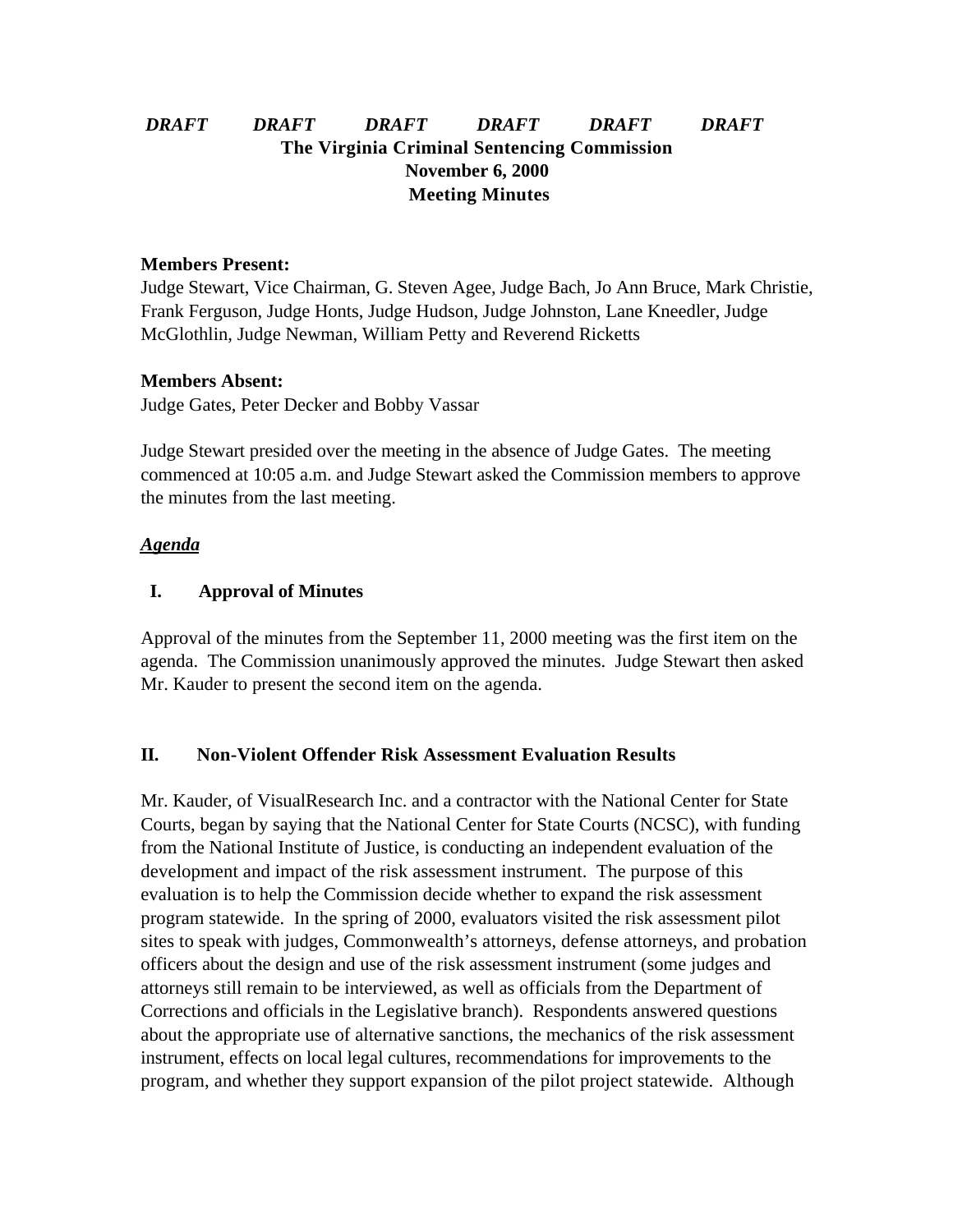responses and recommendations varied by locality and occupation, some common themes emerged. Mr. Kauder felt that all interviews would be completed by the summer of 2001.

The interviewed judges and probation officers generally support the idea of offender risk assessment and are comfortable with how the instrument was developed. However, the prosecutors did not generally support correctional programs intended to divert offenders recommended for prison. The prosecutors believed that alternative sanctions are best suited for first offenders and should be used in combination with straight probation.

Mr. Kauder said that the groups interviewed understood why risk assessment was developed and how it works. Some judges expressed concern that they didn't know if they were complying with the risk assessment guidelines. The probation officers said the risk assessment work sheets did not add more work for them. Judges also commented that they did not usually find a need to look at Section D (the risk assessment form). The judges were comfortable with viewing the risk assessment recommendation found on the guidelines cover sheet.

Although they felt that some type of punishment program should exist between probation and incarceration, Commonwealth's attorneys were not very concerned about the need for an adequate continuum of sanctions. Some Commonwealth's attorneys felt that straight probationers are the best candidates for alternative programs and treatments.

He continued by saying that defense attorneys support the greater use of alternative sanctions. However, some suggested that more care was needed to ensure that the sanction fit the offender and that judges not indiscriminately enhance sentences by adding an alternative to a jail or short prison sentence. Defense attorneys also stressed that their clients like the idea of "date certainty" – i.e., knowing the specific date that they would be released from criminal justice supervision.

Mr. Kauder made the observation that some offenders are given alternatives when the risk assessment instrument does not recommend them for such. Judges still rely heavily on arguments by attorneys, PSI information and the Department of Corrections' willingness to accept offenders for determining offender eligibility. Due to the voluntary nature of the sentencing guidelines, judges had little concern placing offenders in alternatives not recommended by the form.

Most interviewees expressed concerns about the scoring of offender demographic factors. Mr. Kauder noted that the respondents felt that age, employment, and marital status made the risk assessment instrument systematically biased or chauvinistic. The respondents recommended several changes to the form such as removing all demographic scoring factors or lessening the points for criminal history if convictions occurred a long time ago.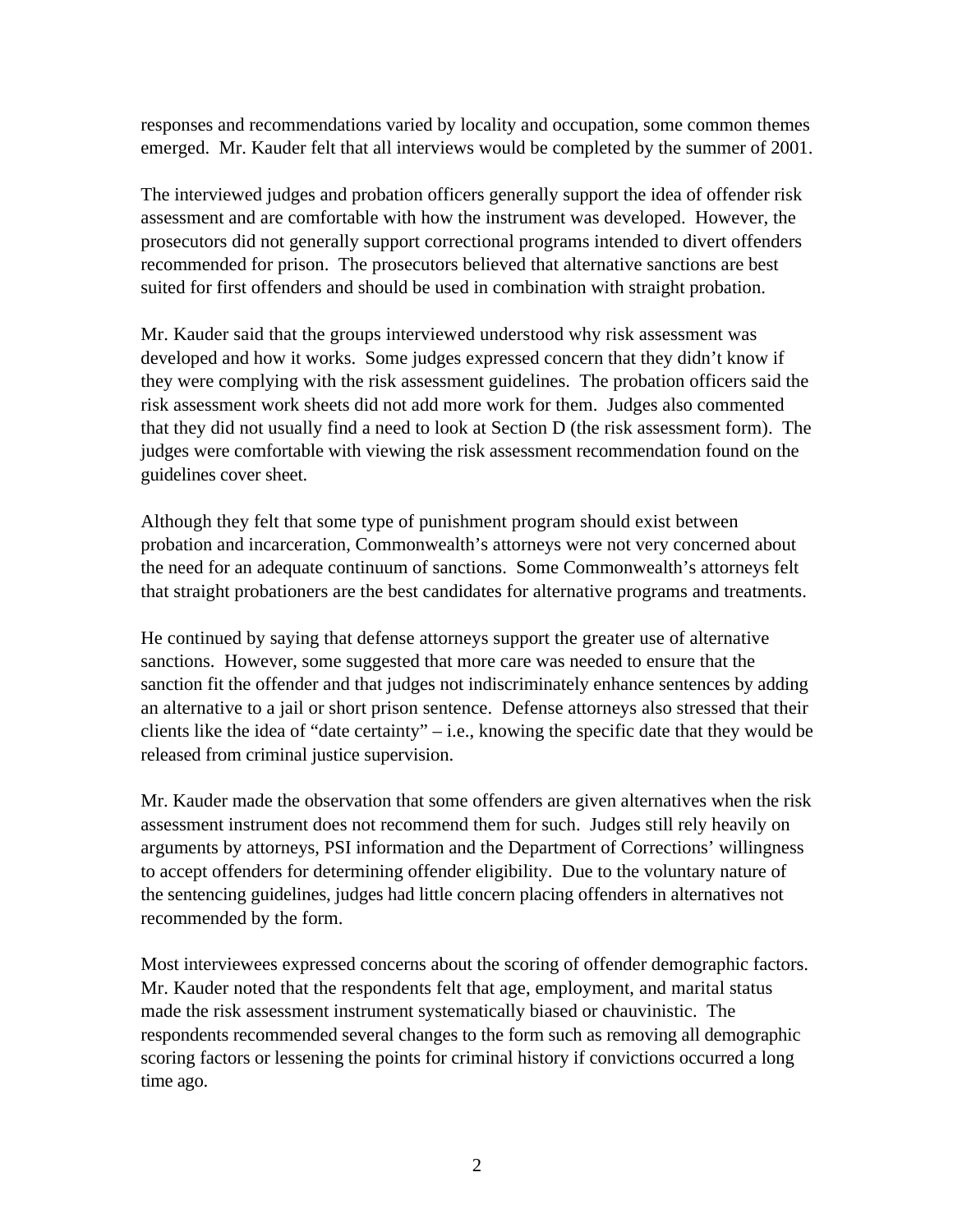He then spoke on the issue of program expansion. The vast majority of judges felt that risk assessment is a good complement to sentencing guidelines. No interviewed judge was opposed to having the instrument being made available. In general, probation officers liked the risk assessment process because it brought objectivity to the diversion decision. Some probation officers did not recommend statewide expansion unless changes were made to eliminate the scoring demographic factors. Defense attorneys were only in favor of expansion if it would result in diverting more offenders from prison. Commonwealth's attorneys supported the idea of risk assessment only if it was applied to first offenders not being recommended for prison. They did not concur with the notion that risk assessment should target offenders who are recommended under the sentencing guidelines for prison terms.

As Mr. Kauder mentioned earlier, evaluators traveled to the six pilot sites to collect and code data from offender files housed within local probation offices. He pointed out that local probation staff was extremely helpful in pulling files, defining acronyms, interpreting entries, and providing support during the entire data collection process.

Of the 555 offenders tracked in the sample, 320 (58%) were successful in completing their package of alternative sanctions. He noted that program failures were due to technical violations (17%) and new crimes (25%) committed during the sanction time period. While program failure is only measured during the actual alternative sanction time period, an investigation into re-arrest rates covers the time during and after the completion of the alternative program. Thirty-three percent of studied offenders were re-arrested for any crime type. New non-felony arrests represented 16.2% of the diverted offenders in the sample, new felony arrests 19.5%, and probation revocations 10%. These figures do not sum to the total percent of new arrests (33.2%) because it was possible for an individual to be re-arrested for a non-felony, a felony, and also have his probation revoked.

Preliminary analysis illustrates that offenders who were recommended for an alternative sanction (i.e., those who scored nine or less points on the risk assessment instrument) were more likely to be successful (66%) than those offenders not recommended (53%). Offenders not recommended for an alternative sanction (i.e., those who scored ten or more points on the risk assessment instrument) who were not incarcerated were more likely to commit a new crime during their sanction period.

Mr. Kauder said there were noticeable differences in overall recidivism rates depending on whether an offender scored above or below the diversion recommendation threshold. Offenders recommended for diversion are less likely to have a new arrest (27%) as compared to offenders not recommended (37%). Offenders scoring ten or more on the risk assessment instrument had higher incidences of new non-felony arrests and new felony arrests.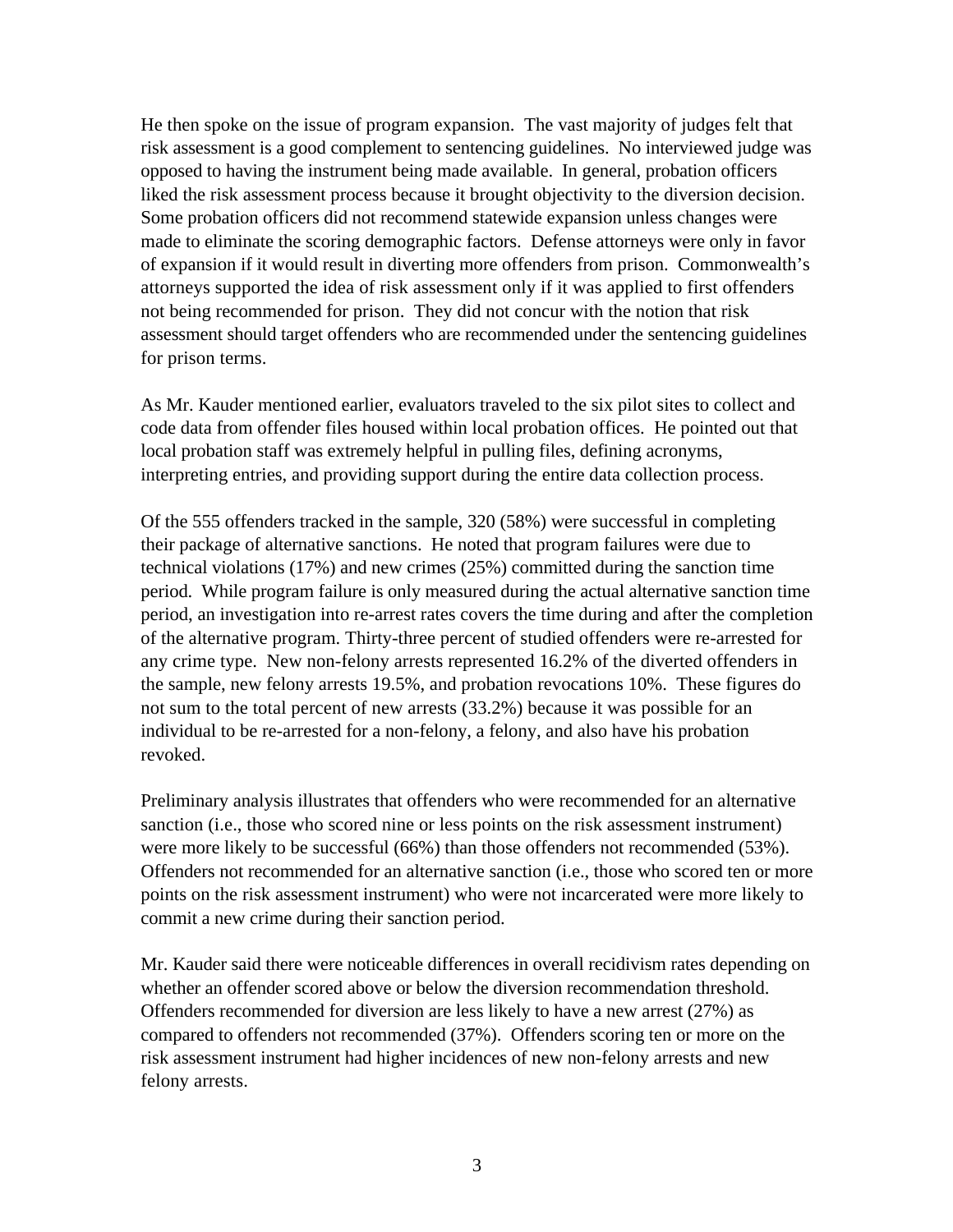Mr. Petty asked Mr. Kauder if the elected Commonwealth's Attorney was interviewed at the pilot sites. Mr. Kauder said that in all cases a deputy or assistant Commonwealth's attorney was designated to do the interview. Mr. Kneedler asked several questions about the success/failure rate of the offenders. He requested that the continuing research include a cost/benefit analysis. Judge Honts requested that the technical violation category of recidivism be broken out further to identify the specific type of violation. Judge Stewart suggested that the research committee of the Commission work with Mr. Kauder and the National Center of State Courts on the pursuit of these matters. Dr. Kern commented that Mr. Kauder and the National Center of State Courts would help the Commission staff to draft a chapter in the Annual Report that provided a status report on the project. Judge Stewart asked the Commission to approve referring this material to the research subcommittee for more detailed study. This was agreed upon.

Judge Stewart thanked Mr. Kauder for his presentations and then asked Ms. Celi and Mr. Barnes to discuss the next item on the agenda, Larceny/Fraud Special Study.

# **III. Larceny/Fraud Special Study**

Mr. Barnes began by saying that the purpose of the larceny/fraud project is to study the relationship between the value of money or property stolen in larceny and fraud cases and judges' sentencing decisions. The Commission could elect to add a factor for value of items stolen to the sentencing guidelines worksheets that would provide additional points in larceny/fraud cases involving high dollar amounts. This addition would result in a harsher sentencing recommendation. As the result of a 1997 study of embezzlement cases, the Commission added a factor to the larceny sentencing guidelines to increase the sentencing recommendation for offenders who embezzle large sums of money.

Mr. Barnes reviewed the fact that the fraud study analyzed data from 440 randomly selected fraud cases. He then presented analytical results based on this data. Half of the fraud primary offenses were convictions for forgery or uttering. Many cases had multiple counts involving additional offenses. He presented a graph that illustrated the distribution of total dollar values involved in the fraud cases. The median value was \$681.00. Over 50% of the cases had a dollar value at or below \$1,000. Relatively few of these values were above \$5,000 and the total dollar value was unknown in 15% of the fraud cases.

Almost 95% of the fraud cases involved cash or monetary benefit, with only a few involving specific types of property items. Mr. Barnes pointed out that this finding differs from the pattern observed in larcenies, which, he noted, Ms. Celi would be discussing in fuller detail later. He then discussed the types of victims in fraud offenses. Offenses committed against a business were observed in approximately 70% of these cases.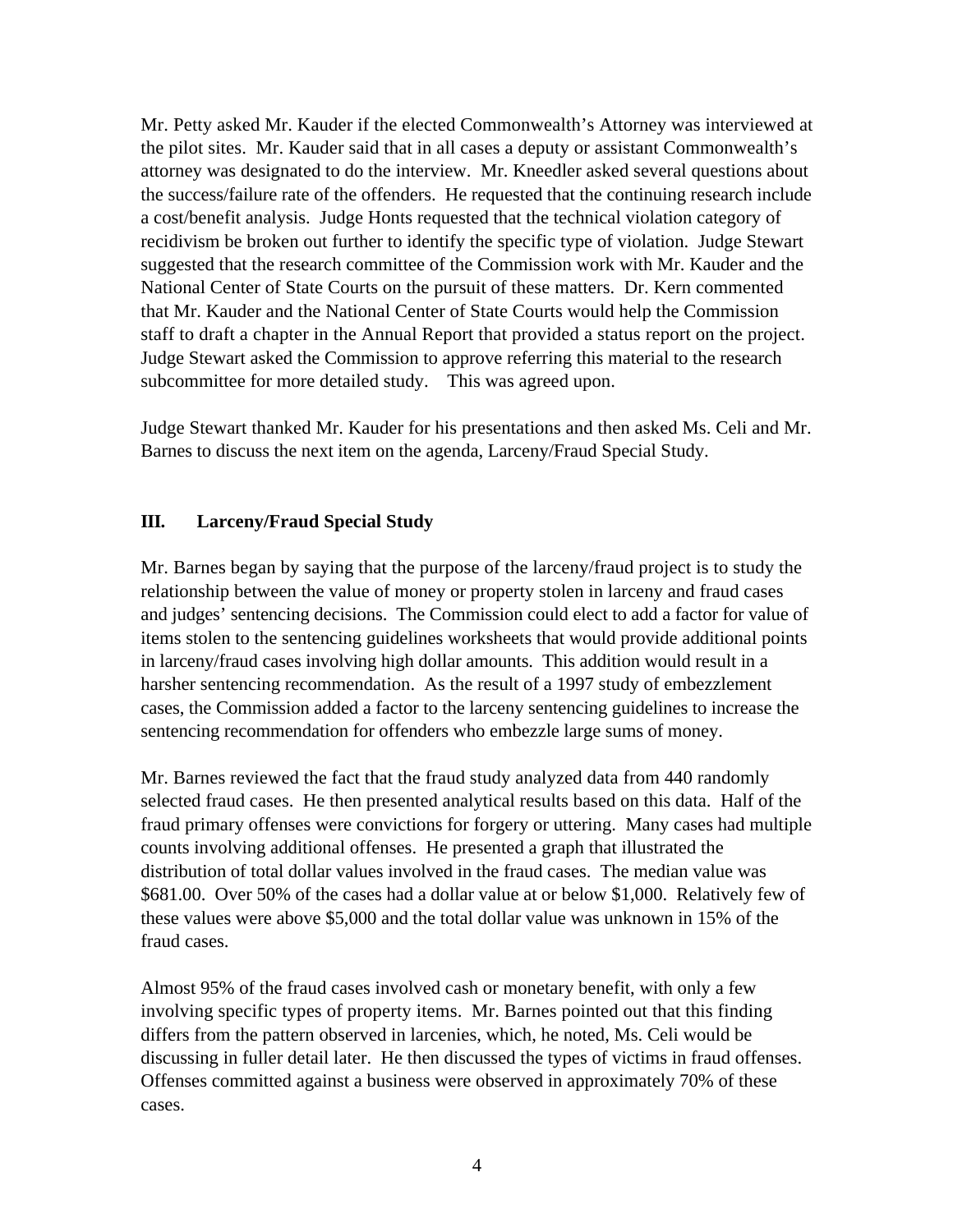The next graphic presented by Mr. Barnes illustrated the frequency of specific types of victims in the fraud cases. As with larcenies, individuals and businesses were most often targeted. Non-bank businesses were victims in 41% of the fraud cases, versus a corresponding rate of 56% in the larceny cases. However, banks and government agencies were more frequently the victims of fraud.

Approximately 80% of the fraud cases involved a single victim. Victim injury was extremely rare, occurring in only two cases. Mr. Barnes asserted that offenders were frequently customers of a bank or other businesses. Employee, stranger, and acquaintance relationships occurred with low frequency, while family member and coworker relationships were relatively rare.

Mr. Barnes said that recovery status was unknown in approximately 45% of these cases. Some money or items were recovered in about 6% of the cases and all money or items were recovered in 12.7% of the cases. Restitution was ordered in approximately 58% of the fraud cases. In comparison, restitution was ordered in only 43% of the larceny cases.

Over 90% of the time, there was no restitution made at sentencing or the information was not available. This was similar to the pattern observed in larceny cases.

In the analysis phase, all of these factors were evaluated to see if their inclusion in a statistical model would significantly increase the accuracy of prediction in the sample data. In addition, modified versions of certain variables, such as whether or not the total dollar value of a crime exceeded a certain level were created and similarly evaluated. At the general model level (prison in/out decision), the present model using only the current sentencing guidelines worksheet score predicts outcome with 84.3% accuracy. An alternative, new model 1, would add two factors - whether the offender's relationship to a victim is as a family member, and whether a bank is a victim. An offender whose relationship to the victim is as a family member would be less likely to receive a prison sentence, while an offender preying upon a bank would be more likely to receive a prison sentence. A model with these two additional factors predicts with 86.6% accuracy in the sample data, therefore the gain in predictive accuracy is slight.

A second alternative, new model 2, would also add the family relationship variable, but would substitute whether dollar value of the crime is \$1000 or more for the bank-asvictim variable. An offender whose crime exceeds the \$1000 level would be more likely to receive a prison sentence. Mr. Barnes said, however, this alternative achieves only 85.9% accuracy. Both these models offer only a small increase in predictive power over the current guidelines model and would add more complexity to the forms. He observed that it might be difficult to define and integrate the family relationship variable into the worksheet.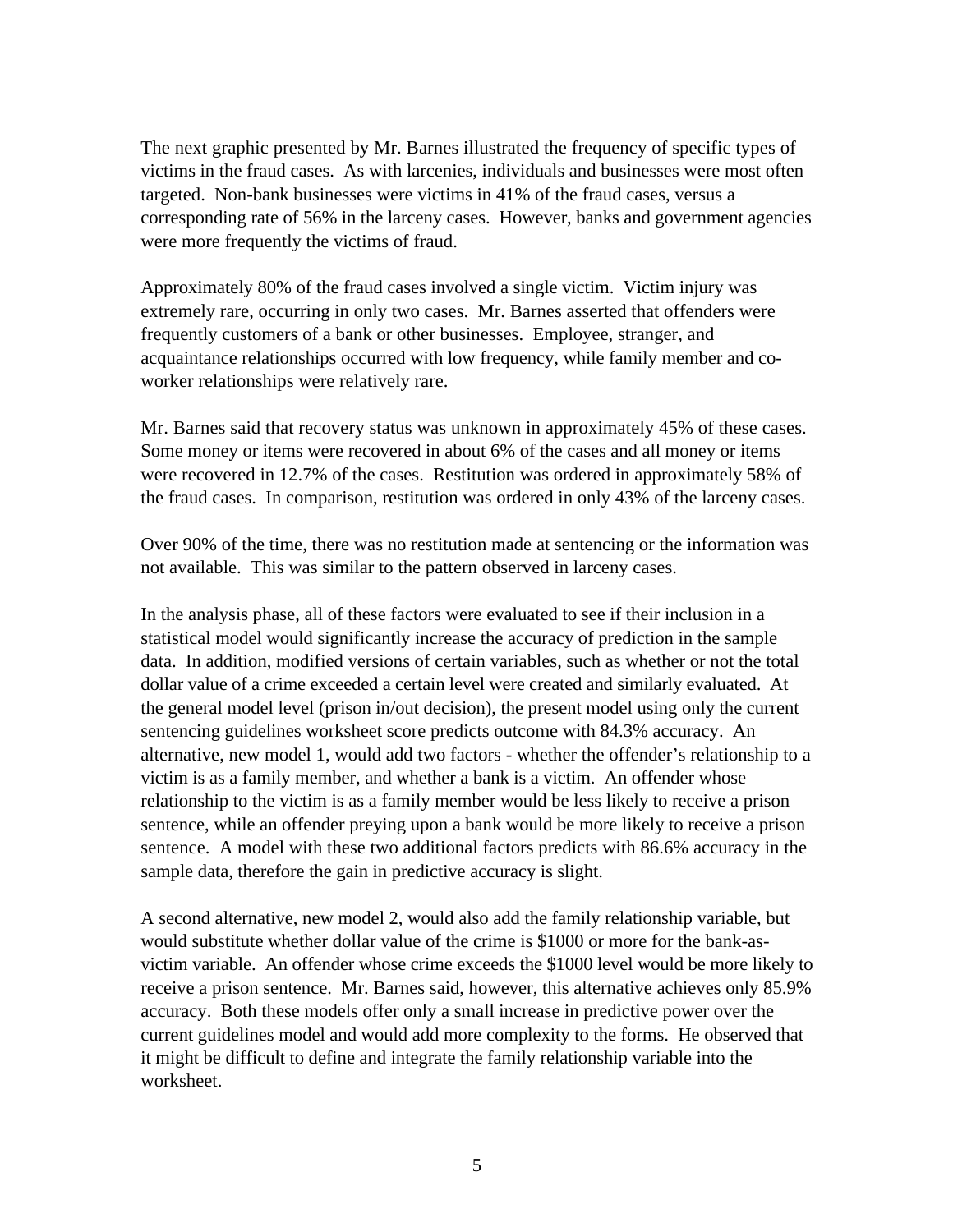For the fraud probation/jail decision analysis, the present model predicts the outcome with 71.9% accuracy. An alternative, new model 1, would add two new factors – whether the offender is acquainted with a victim, and whether the dollar value of the crime is \$500 or more. Sample data showed that offenders with an acquaintance relationship were more likely to receive a jail sentence. Offenders whose crimes exceeded the \$500 level were also more likely to receive a jail sentence. A model with these two additional factors predicts with 75.2% accuracy in the sample data.

A second alternative, new model 2, would add only the acquaintance relationship variable to the present model. This factor was more strongly related to outcome than the dollar value \$500 or more factor. New model 2 predicts outcome with 74.8% accuracy in the sample data. Like the family relationship factor, acquaintance may be difficult to define and implement on the worksheet. It would exclude family members, members of the same church or club, co-workers, employees, strangers, and customers, since those relationships have been separately recorded and tested and found not significantly related to outcome. This new model offers a slight improvement in explanatory power over the present model.

With regard to the prison length model, a new model 1 would add two new factors to the sentencing guidelines worksheet C. The factors would be the offender's relationship to the victim and dollar value of \$2,501 to \$5,000. This new model would also offer a slight improvement in predictive ability over the current model.

Judge Hudson asked what would happen if the dollar amount was in excess of \$5,000. Mr. Barnes thought that, against common sense, the recommended sentence length would actually go down. Given the fact that these factors were not intuitive and did not dramatically improve the ability of the guidelines model to predict sentencing, doubts were expressed about the pragmatic usefulness of these particular study results. Judge Stewart then asked Ms. Celi to continue the presentation on the larceny study.

Ms. Celi began by saying that she would review characteristics of the larceny sample and then move on to general models, models that apply to probation and jail cases, and conclude with prison cases. The majority (75%) of the primary offenses in the 343 larceny cases sampled are grand larceny with a value of \$200 or more. The value of items stolen is concentrated at the low end with 67% falling below \$2,500. She also noted that in more than 19% of the cases the value of the dollar amount was unknown. The most common item stolen was cash followed by electronics. Ms. Celi pointed out that the most common victim location for the larcenies was a business. The money or item stolen was recovered in nearly 36% of the cases, but in more than 38% of the larcenies the item(s) were never recovered. Ms. Celi continued by saying that in nearly 60% of the cases, no restitution was made at the time of sentencing.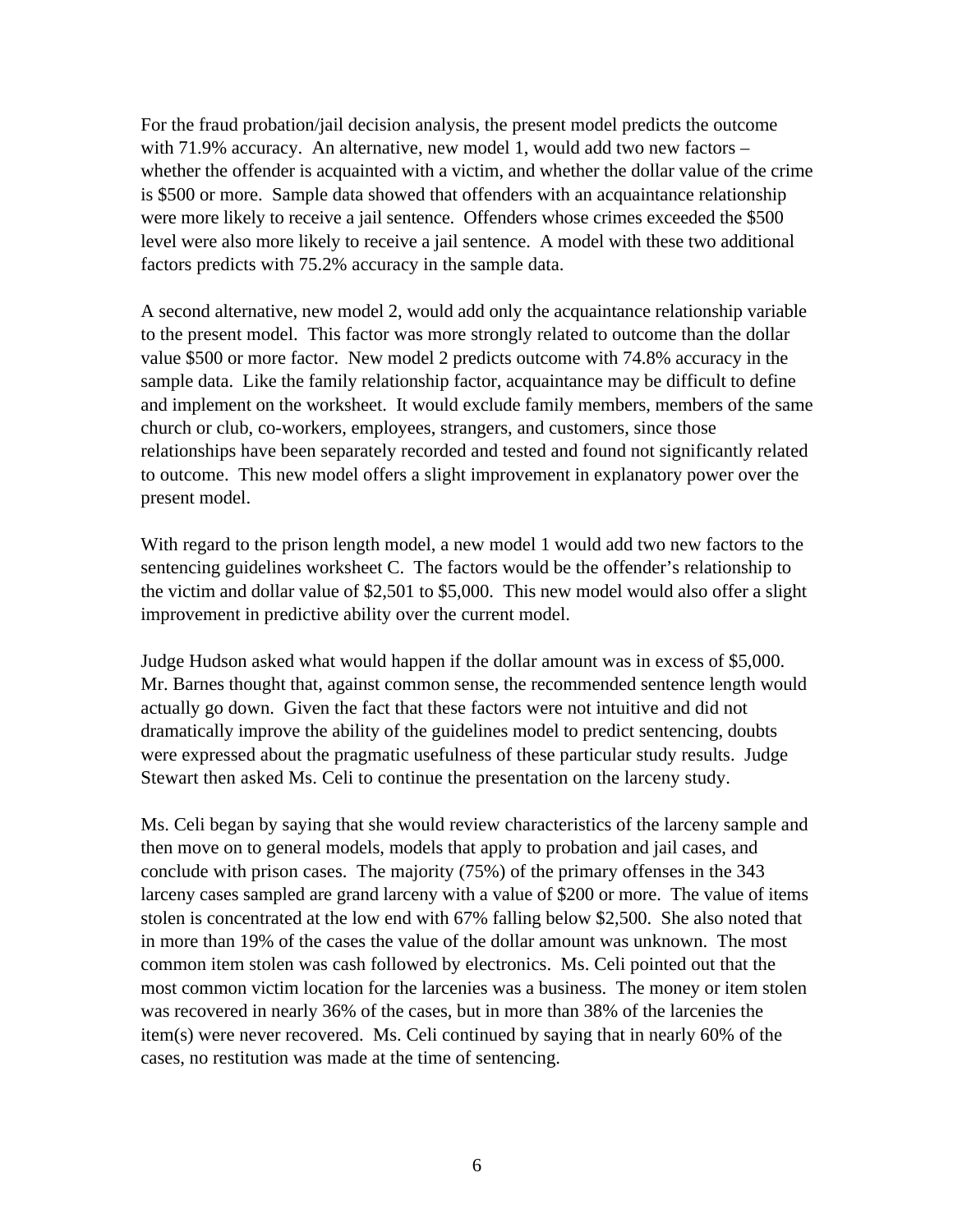The current guidelines model that is based on all cases predicted prison in/out outcomes with 93.92% accuracy. In alternative models, the staff tried all the variables discussed and in various combinations to try and improve the accuracy of prediction. Some of the models were statistically significant but all were problematic. She said that the best new model the staff was able to generate actually reduced the predictive accuracy from 93.92% to 93.52%. None of the new models were able to predict accuracy as well as the present model.

Ms. Celi said the staff had more success with the probation/jail cases. She noted that the current guidelines model predicted these sentence outcomes with 79.59% accuracy. The staff came up with two models that can slightly improve on that accuracy. The first model presented added one factor, the value of \$2,500 or more, and this alteration increased the accuracy of prediction by two percentage points. The second model also added the value of \$2,500 or more and a factor to document whether some of the restitution was paid by the time of sentencing. This model increased the predictive accuracy by approximately three percentage points.

Ms. Celi then reviewed the last decision model that predicts the length of the prison sentence. In the staff's analysis, one alternative model was found that adds two factors to the present guidelines model. The first was a factor for whether or not the item was recovered and the second factor was value of items stolen. This model produced only a slight increase in explanatory power over the model currently in use.

Ms Celi then reviewed some information, presented at the last Commission meeting, on a 50 state survey on the dollar value thresholds that constitute felony larceny. She presented a brief summary of these findings and then asked for questions.

Judge Johnston asked if she knew why restitution was ordered in only half of the larceny convictions. Ms. Celi answered that some of the items stolen were recovered and therefore no restitution was ordered. Judge Stewart observed that, in his experience, it is often acknowledged that restitution of stolen items is hopeless and is therefore not ordered. Mr. Ferguson concurred. He said he did not believe that all the items were recovered in the cases where restitution was not ordered; he felt that restitution was just not ordered due to the hopelessness factor alluded to by Judge Stewart.

Mr. Petty reminded the Commission as to the genesis of this special Commission study. About two years ago, the prosecutors from Henrico County and Virginia Beach attended one of the Commission meetings. A discussion ensued at this meeting that the guidelines should include a dollar amount in embezzlement cases. Mr. Petty felt that given the precedent of the decisions made previously, that other larcenies should also be treated the same as embezzlement cases.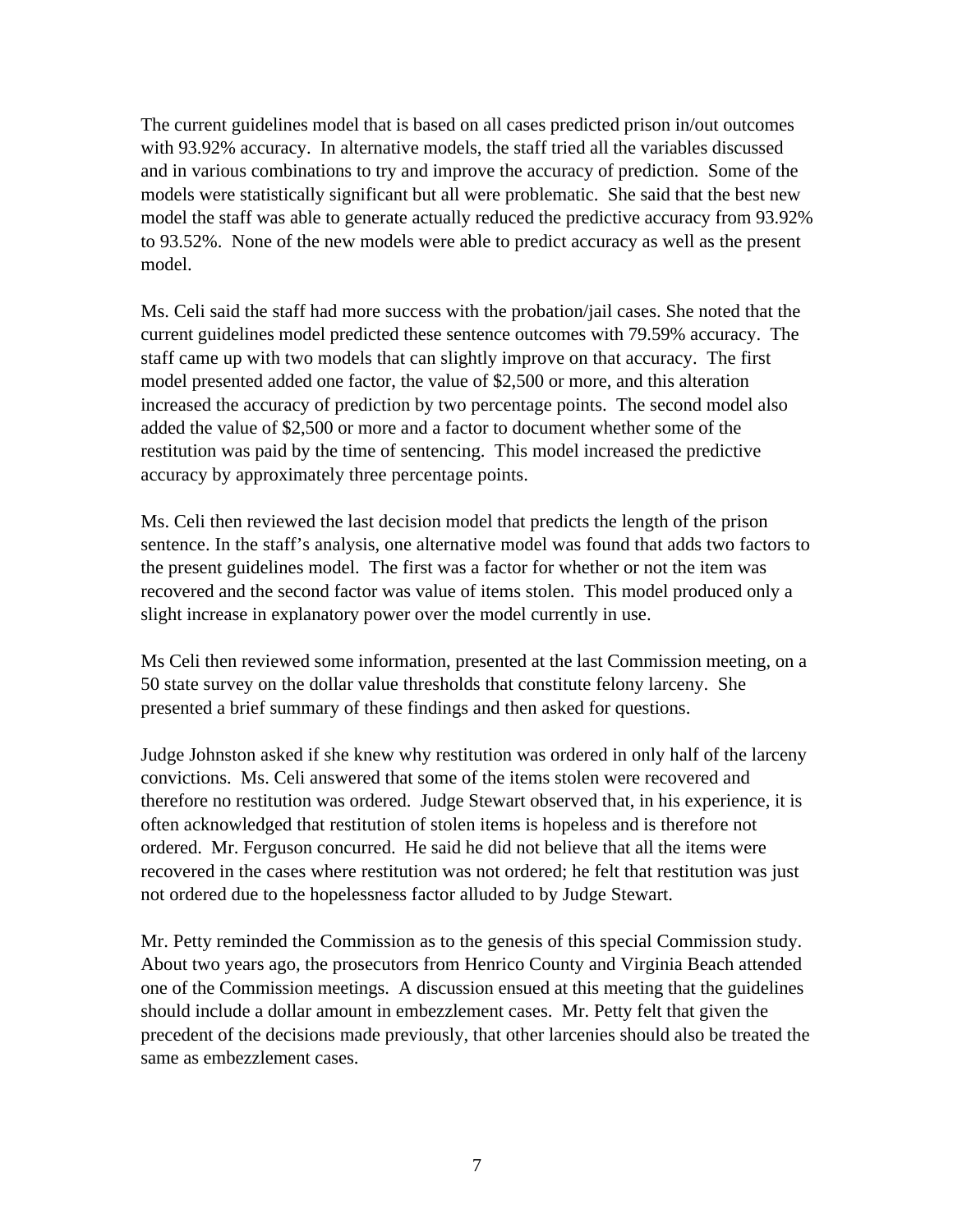At this juncture, Dr. Kern displayed a current larceny guidelines worksheet that included the dollar amount enhancements for embezzlement cases. He then spoke about the graduated dollar amounts for embezzlement and the corresponding sentencing guidelines enhancements. Judge Stewart asked Mr. Petty what his specific proposal was for. Mr. Petty responded that he would propose using the same breakdown in dollar amounts/sentence enhancements for larceny as was being done for embezzlement. Judge McGlothlin asked if the embezzlement figures were grounded in a historical analysis or were a product of normative decision-making. Ms. Farrar-Owens responded that the embezzlement results were supported by empirical data and that the adoptions of the enhancements were, indeed, grounded in historical analysis. Mr. Kneedler observed that, in his view, embezzlement was a more serious crime than other larcenies in that it involves a breach of trust.

Mr. Petty acknowledged that the statistical analysis did not make as strong a case for guidelines adjustments as in the case of embezzlement. He noted, however, that while the Commission has based almost all of its decisions on historical data analysis, that this did not preclude some decisions being made on a prescriptive basis if it is the best policy for the Commonwealth. He felt that such decision-making was consistent with the view that the Commission is a policy-making body. Judge Honts stated that the Commission would be getting beyond its legislative charge if it started making such public policy decisions without data/research findings to support the revision. Judge McGlothlin concurred and said that the guidelines should remain as accurate a historical sentencing barometer as possible. Mr. Ferguson offered an opinion that such a perspective should still not forbid the Commission from making some fine-tuning policy adjustments in certain instances. He noted that the Commission is often in possession of much more information than what would be available to members of the General Assembly. Furthermore, he observed, all of the Commission recommendations must be reviewed by the General Assembly before they can go into effect. Thus, as a matter of policy, the General Assembly always has veto power over the recommendations of the Commission. Mr. Ferguson was inclined to support Mr. Petty's perspective.

Judge Stewart returned to the point that, in many judge's minds, embezzlement was perceived to be a more serious crime than other larcenies. Mr. Ferguson acknowledged this point but also added that many offenders who commit other larcenies are those who commit them over and over again. Mr. Christie noted that the Commission should use its best judgment and information to make recommendations on policy changes because that is included in the legislative charge to the Commission. He felt that the General Assembly created the Commission so that this precision type of work on sentencing guidelines adjustments could be accomplished in a non-political environment.

At this juncture, Judge Agee pointed out that there was no specific proposal before the Commission to vote on. Mr. Kneedler then made a motion to ask the staff to empirically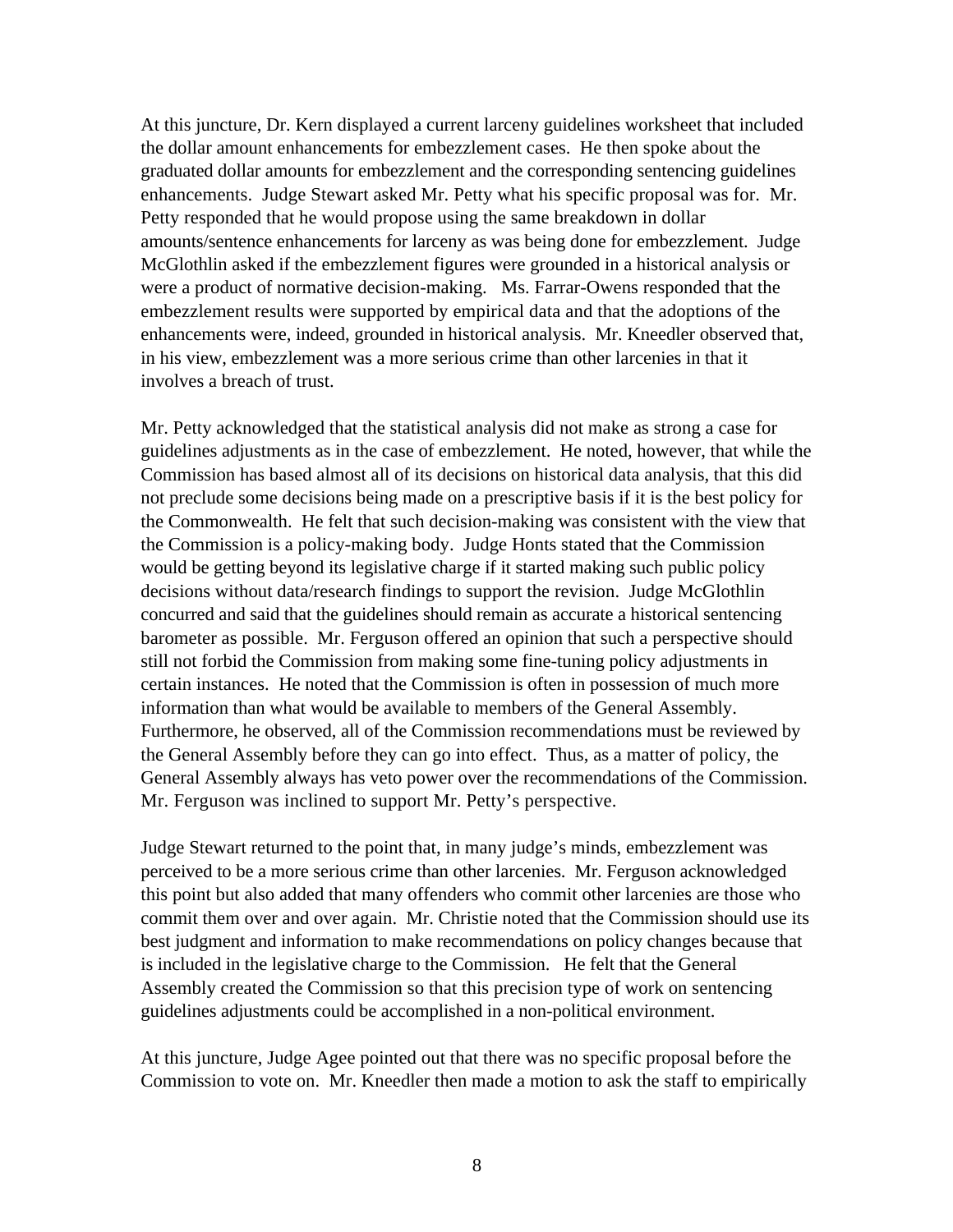test the larceny/fraud data with the current enhancement thresholds tied to dollar amounts that are used in the embezzlement sentencing guidelines.

The motion was seconded. Judge Stewart asked the Commission for a vote. The Commission voted 14-0 in favor of the motion. The Commission did not see an urgency to complete this study in time for recommendations for the 2001 General Assembly Session. Accordingly, the research will be among the topics discussed during the Commission's 2001 deliberations.

Judge Stewart thanked Mr. Barnes and Ms. Celi for their presentations and then asked Dr. Creech to discuss the next item on the agenda, SABRE Drug Legislation.

# **IV. SABRE Drug Legislation**

Dr. Creech began by noting that the SABRE drug legislation (House Bill 383/Senate Bill 153) passed by the General Assembly during the 2000 general session stipulated that the Commission shall review the minimum discretionary felony sentencing guidelines midpoint and the sentencing recommendation for convictions related to possessing, manufacturing, selling, giving, distributing, or possessing with intent to distribute a Schedule I or II drug or marijuana when the defendant has previously been convicted of such an offense. The legislation goes on to say that the Commission shall examine the minimum midpoint and the sentencing recommendations with respect to deterring recidivism. The Commission's review shall be completed in time to make recommendations to the General Assembly on or before December 1, 2000. Dr. Creech proceeded to give a quick overview of the study elements that was discussed in more detail at the last Commission meeting.

Dr. Creech said that the question as to whether sentencing guidelines recommendations are adequate to deter recidivism is a complex one that cannot be fully answered with available data. Virginia's sentencing guidelines only recommend a criminal justice sanction. The likelihood of recidivism for released drug offenders involves the interplay of personal (e.g., addiction, amenability to treatment, fear of detection, return to criminal activity) and criminal justice system (e.g., resources available for detection, detection of criminal activity) variables, as well as how long an offender is tracked in the search for recidivism.

The staff can, however, report on some baseline drug offender recidivism rates. He said that although these recidivism figures cannot be used to answer the question raised by the SABRE enactment clause, it could provide the foundation for a future analysis that seeks to establish a trend in recidivism. The recidivism data comes from the Commission's study on non-violent offender risk assessment. Dr. Creech displayed a chart that had recidivism rates broken down by original sentence type. The overall recidivism rate (as measured by a new conviction) was 19%, and varied by type of sanction originally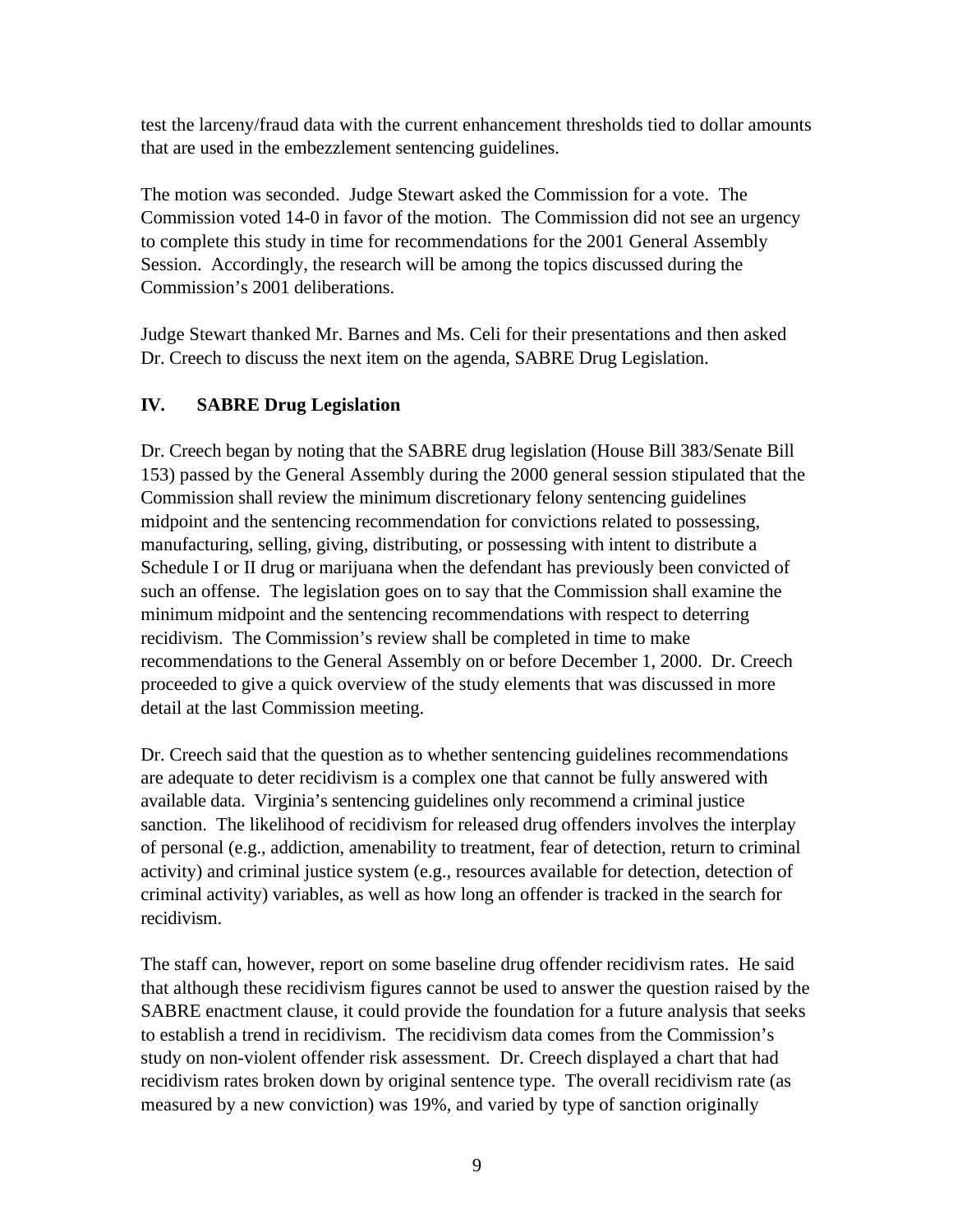imposed. When the offender had been sentenced to no incarceration or probation, the rate was only 14%. However, 19% of those sentenced to jail were reconvicted within three years, as were 27% of those originally sentenced to prison.

The next chart presented the observed three-year recidivism rates by original offense. Offenders who were convicted for a subsequent sale of a Schedule I or II drug were far more likely to be re-convicted within three years than any other drug offender; at 41%, these offenders were more than twice as likely as the average drug offender to be reconvicted. He noted that it is important to remember that there are a number of reasons why there can be no definitive answer about the relationship between sentencing guidelines and deterrence. Deterrence is hard to measure. Dr. Creech said it is clear that Virginia's truth-in-sentencing system and the truth-in-sentencing guidelines are having an incapacitation effect. Virginia's truth-in-sentencing laws mandate sentencing guidelines recommendations for violent offenders (those with current or prior convictions for violent crimes) that are significantly longer than the terms violent felons typically served under the parole system, and the laws require felony offenders, once convicted, to serve at least 85% of their incarceration sentences. The relationship between this incapacitation effect and any deterrent effect can be difficult to examine through scientific measurement

The impact of drug addiction on the potential deterrent effects of sentencing guidelines and criminal sanctions is unclear. Dr. Creech observed that criminal sanctions alone may not be enough to deter some addicted offenders from repeat criminal behavior. For some offenders, the addiction drives the crime, either by the act of possessing the drug, or the need to generate cash through theft or drug sales in order to purchase more drugs for personal use. The treatment component of the SABRE legislation is aimed at this type of offender with the objective of reducing recidivism by treating the addiction.

Dr. Creech said to address whether sentencing guidelines recommendations are adequate to ensure the opportunity for substance abuse treatment, it is important to have an understanding of what treatment services are available, both through the Department of Corrections (DOC) and the Community Services Boards (CSB). He then discussed some of the treatment services and programs that are available. The substance abuse treatment program for most offenders ranges from 18 to 24 months for those undergoing treatment in a Therapeutic Community, and six to 12 months for those undergoing other forms of treatment. The decision of how to treat an offender for substance abuse is based on a combination of the severity of the offender's addiction and the duration of the offender's criminal justice sanction (incarceration and/or probation). The sentencing guidelines do not provide any specific recommendation for the length of a probationary term or treatment programming. A judge has wide discretion in making a sentencing decision. The judge can order the offender to participate in treatment, and completion of probation can be made contingent on meeting certain conditions, any of which can be imposed without the sentencing guidelines making a specific recommendation. The more information a judge has about a particular offender and the choice of treatment programs,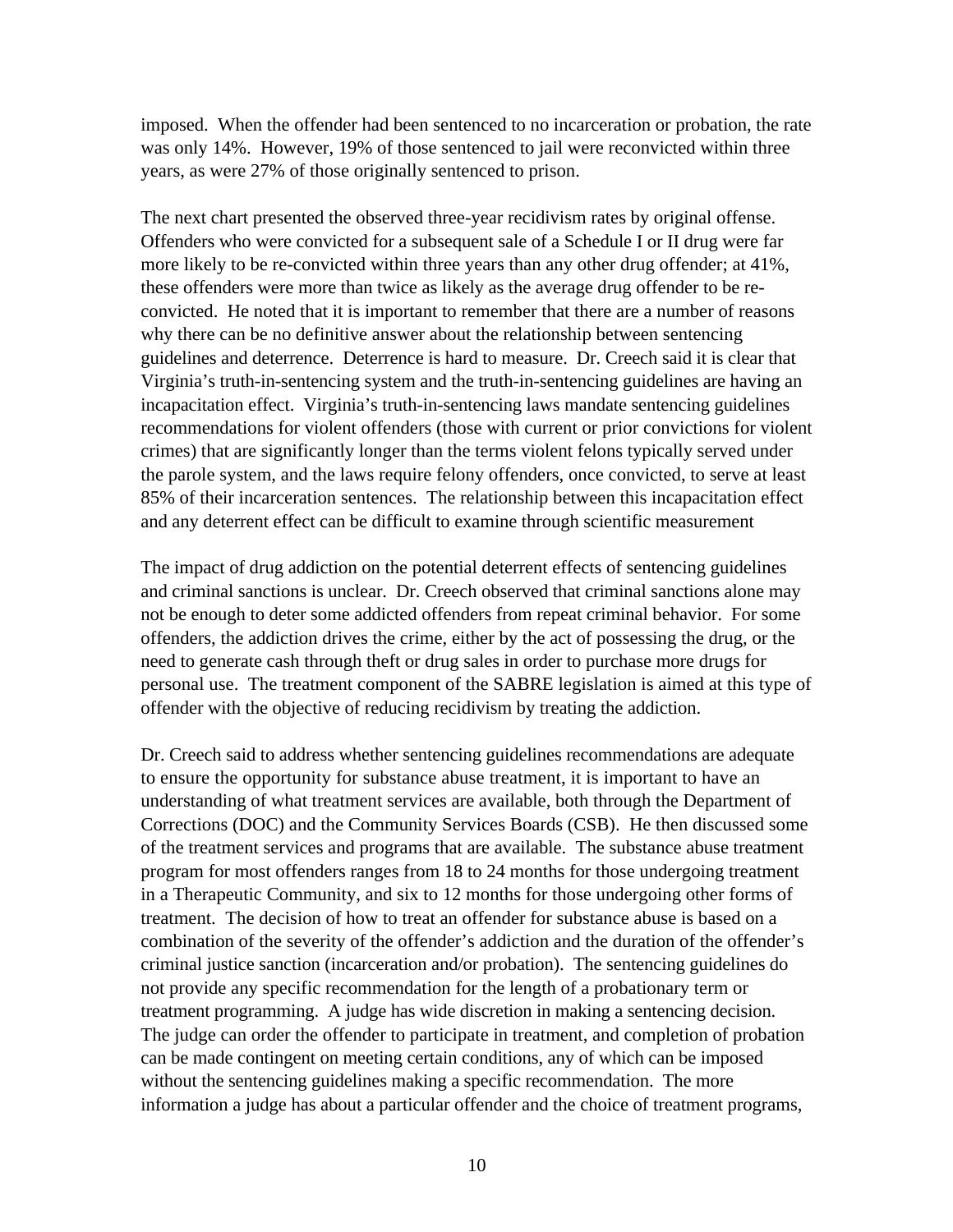the better able that judge is to ensure that the offender has the opportunity to complete recommended and/or ordered treatment.

Dr. Creech continued by saying that during the 1998 session of the General Assembly, legislation was passed that required many offenders, both adult and juvenile, to undergo screening and assessment for substance abuse problems related to drugs or alcohol. A goal of this legislation was to provide judges with information relating to the substance abuse problems and treatment needs of an offender before the court, so that the balance between public safety and treatment needs could be addressed more fully at sentencing. The new law targets all adult felons convicted in circuit court and adults convicted in general district court of any drug crime.

After discussions with staff members from the Departments of Corrections (DOC), Criminal Justice Services (DCJS), and Mental Health, Mental Retardation, and Substance Abuse Services (DMHMRSAS), it is clear that there is some degree of integration among the three components (screening/assessment, criminal justice sanctions, and treatment services). While the framework for integration exists, the actual degree of integration could be improved. The greatest barriers to integration seem to be lack of communication and misperceptions about state and federal confidentiality laws. Dr. Creech noted that for the integration of substance abuse treatment and criminal justice sanctions to be effective, information must flow between the treatment program and the criminal justice system. He pointed out that every decision maker in the criminal justice system needs detailed information to make the best decision, not only for offender, but also for the public safety.

However, Dr. Creech observed that conclusions regarding the integration of screening and assessment, substance abuse treatment, and criminal justice sanctions may be premature. Substance abuse screening and assessment for offenders began on a statewide basis on January 1, 2000. Many treatment services are now being expanded due to the influx of funding as a result of the SABRE legislation that became law on July 1, 2000. DOC has recently made changes to both its intake and transfer forms to aid in its ability to communicate information about an inmate both within institutions and upon release from the institutions. Officials at DOC feel that there is now a good framework for treatment in place, as well as a way to identify those most in need of treatment. Time is needed to locate and fill any remaining gaps in coverage. Furthermore, DCJS' Criminal Justice Research Center has been assigned the task to evaluate the screening and assessment program over the next two to three years.

Moving to a related topic, Dr. Creech noted that, in a letter, the Northern Virginia Regional Drug Task Force requested that the Commission consider enhanced sentence recommendations for distributors of methamphetimine. In particular, the Task Force was requesting enhanced sentencing recommendations for larger amounts of methamphetimine similar to those found in the current sentencing guidelines for cocaine. An examination of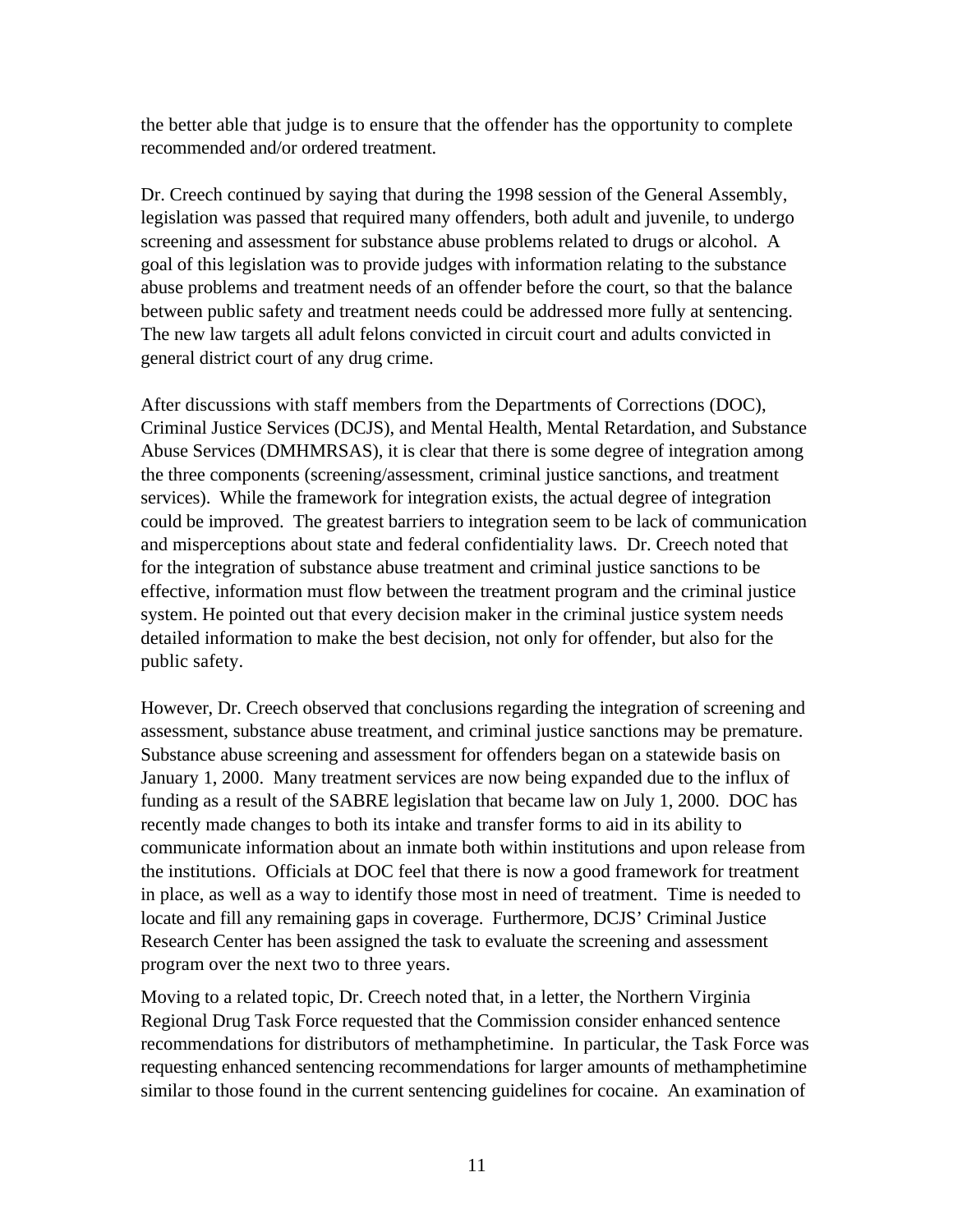recent data from the Pre/Post-Sentence Investigation (PSI) database found only three offenders convicted for a drug crime involving 50 grams or more of methamphetimine; no offenders were convicted with 100 or more grams of methamphetimine in Virginia's circuit courts. Dr. Creech went on to note that the crimes raised by the Northern Virginia Regional Drug Task Force are completely subsumed under the SABRE legislation. The Virginia Criminal Sentencing Commission already has a policy in place with respect to mandatory minimum sentences. Under the Commission's policy, those who prepare guidelines are instructed to replace any part of the sentencing guidelines recommendation that is less than an existing mandatory minimum with the mandatory minimum.

Given the enactment of SABRE and the Commission's existing policy relating to mandatory minimum sentences, Judge Stewart stated that there would appear to be no need for the Commission to enhance its recommended range of penalties further for crimes involving large amounts of methamphetimine. With no objections, the Commision concluded that no further action regarding the sentencing guidelines for drug offenders is needed at this time.

Judge Stewart thanked Dr. Creech for his presentation and then asked Ms. Farrar-Owens to discuss the next item on the agenda, Possible Guidelines Revisions.

# **V. Possible Guidelines Revisions**

Ms. Farrar-Owens said that she would be presenting, for the Commission's consideration, proposals for revisions to the sentencing guidelines system.

## *Proposed Recommendation 1-5*

These five recommendations all related to the special study on sex offenders and dealt with the sex offender risk assessment instrument. Judge Stewart noted that recommendations 1 through 5 were previously voted on and approved at the June 2000 meeting so he made a motion to skip the presentation since it was an overview. The motion was seconded. The Commission voted 14-0 in favor.

## *Proposed Recommendation 6*

Ms. Farrar-Owens continued her presentation by presenting the sixth proposal that involved the possible expansion of the non-violent risk assessment project to other sites. Instead of taking any immediate action, the Commission agreed to include the information that Mr. Kauder presented at the meeting as a chapter in this year's Annual Report. A specific recommendation on further expansion of the program or adjustments in the instrument would await the final evaluation report.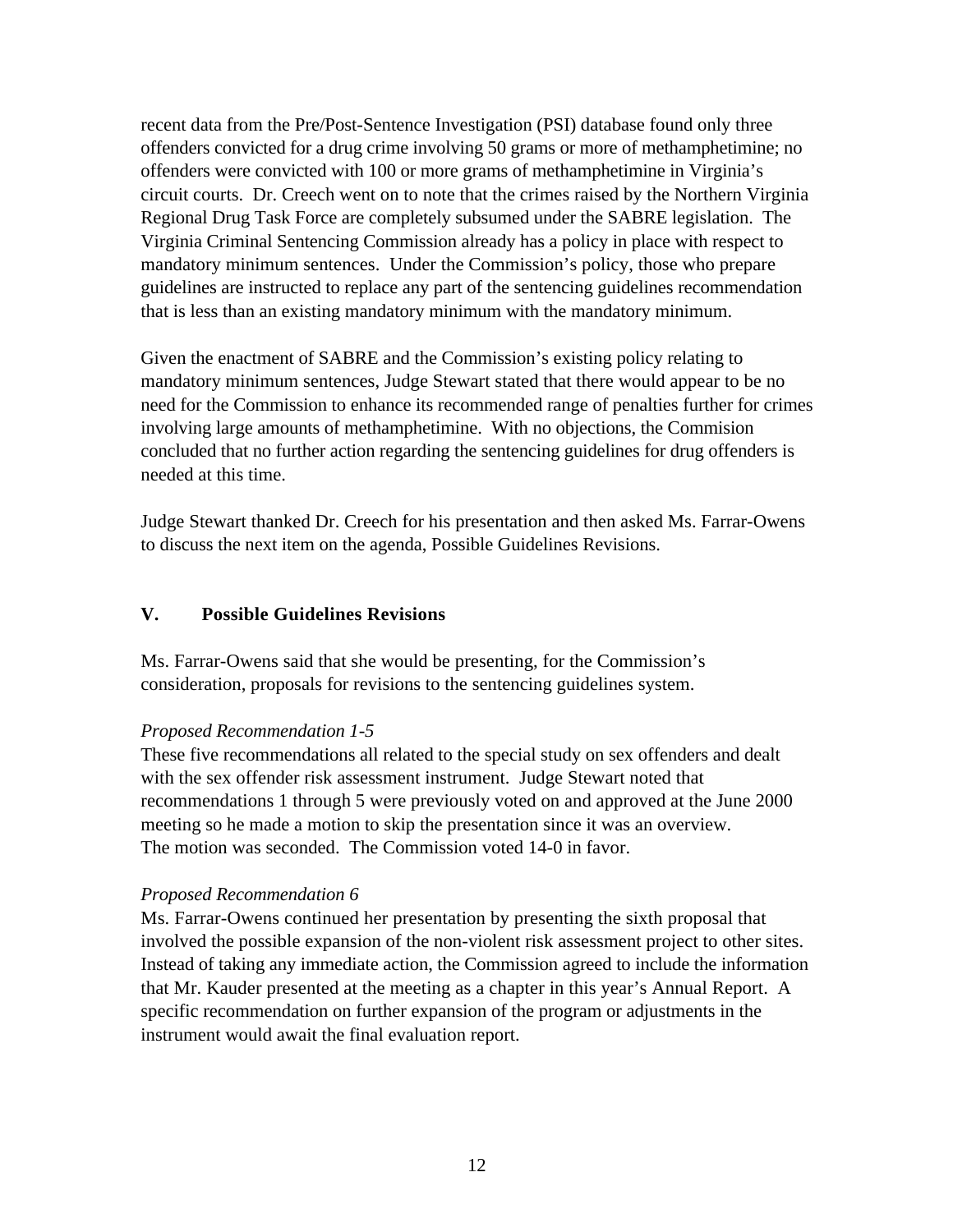## *Proposed Recommendation 7*

Ms. Farrar-Owens said that the next proposal dealt with the fraud/larceny study that was discussed earlier. The issue was whether the Commission wished to vote on any proposed changes to the larceny and fraud guidelines based on the research results. Alluding to the earlier vote taken on the special study that would examine the larceny/fraud cases using the embezzlement guidelines, the Commission deferred any action at this time. The staff would continue to work on this study.

# *Proposed Recommendation 8*

Mr. Fridley presented this proposal. He commented that the guidelines have been criticized for not scoring all counts of the primary offense in all cases. In some cases, the offender receives the same number of points on the guidelines for five counts as he or she receives for one.

This proposed modification would require users to score counts of an offense not scored under the primary offense factor as additional offenses. This would eliminate the impression that offenders are getting a "free ride" when they are sentenced for multiple counts of a primary offense and receive no additional points on the guidelines. Furthermore, overall compliance is projected to increase from 78% to 98% for the small number of cases impacted by this change.

A motion to adopt this proposal was made and seconded. Judge Stewart asked the Commission for a vote. The Commission voted 13-0 in favor of the recommendation.

# *Proposed Recommendation 9*

Ms. Celi presented this proposal. She noted that under current rape guidelines, higher numbers of points are awarded in cases that involve multiple counts of the same offense than in cases that involve single counts of more than one of the rape guidelines offenses. The result of this method of awarding points is that offenders who commit multiple counts of a rape guidelines offense are recommended for a significantly higher prison sentence than offenders who commit single counts of more than one rape guidelines offense.

Although the design of the guidelines results in significantly different sentence recommendations depending on whether the case involved multiple counts of the same offense or multiple offenses that are covered in the guidelines, the prevalence of this problem is not significant. Sentencing guidelines, she observed, are not designed to take into account the unusual circumstances found in rare cases. In the instance of the rape guidelines, the potential problem described above affects an extremely small number of cases.

Ms. Celi asked the Commission if it wanted to take any action on this issue. The Commission decided that an adjustment to the guidelines was not warranted by the data at this time. However, a discussion ensued about whether it would be worthwhile to conduct a fuller analysis of the rape sentencing guidelines for some alternative solutions.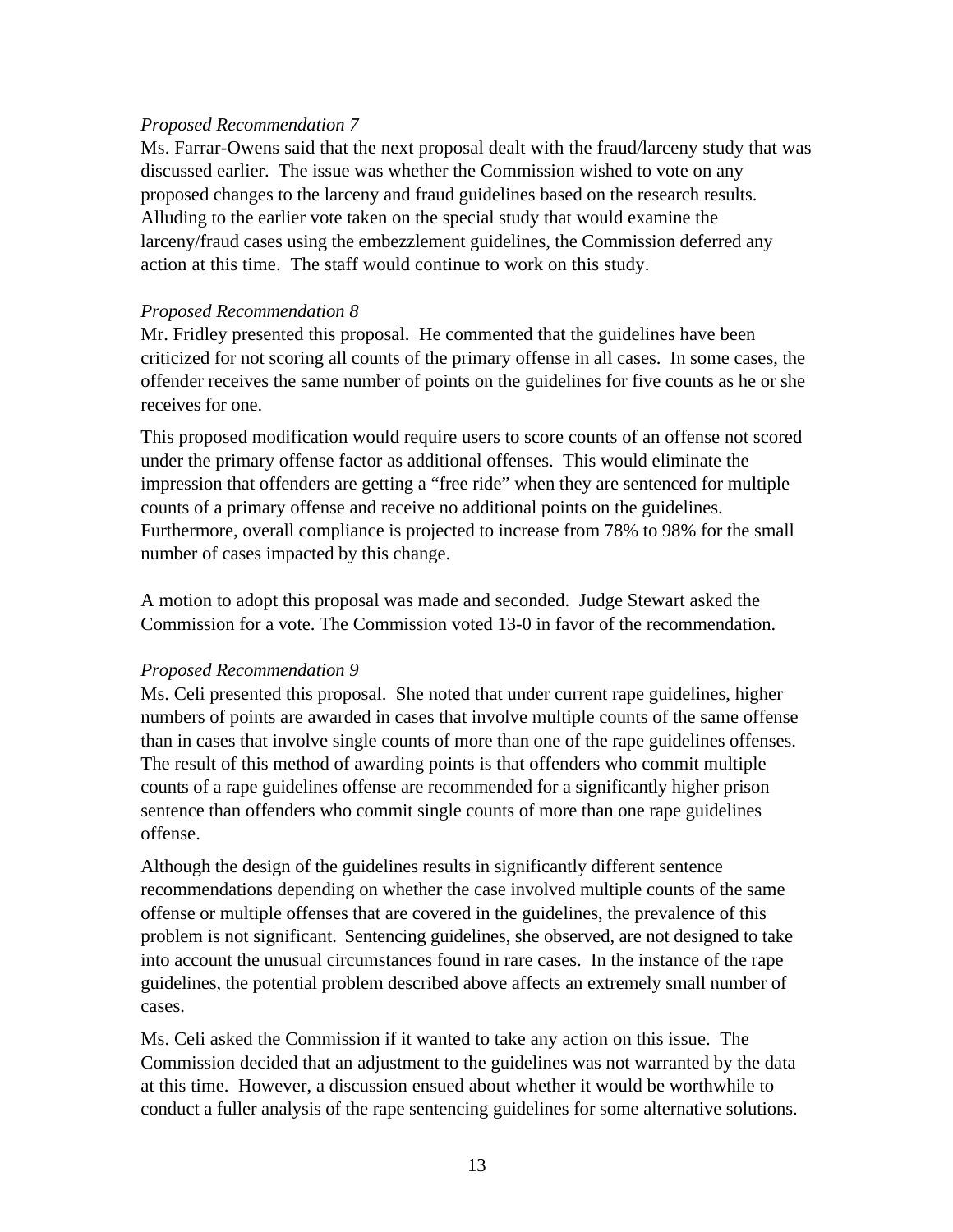Mr. Christie moved that the Commission adopt this study. A motion was made and seconded. Judge Stewart asked the Commission for a vote. The Commission voted 9-0 in favor of the recommendation. While on this topic, Mr. Petty noted that he felt that the offense title "forcible sodomy victim age thirteen or under" that is found on the guidelines should be changed. He proposed that the terminology on the worksheet and instructions should simply read "sodomy of a child under thirteen (not forcible)." Mr. Kneedler responded that the guidelines were written that way because it is the title of the offense statute. Mr. Petty remarked that it was his impression that all sodomies of children under the age of thirteen were considered forcible. Mr. Christie commented that this discussion could be taken up after the study was complete and that any changes at this juncture would be premature. The issue was subsequently tabled.

#### *Proposed Recommendation 10*

Ms. Kepus presented this proposal. She said that based upon recent analysis the guidelines do not recommend sufficient prison time for second-degree murder/felony homicide cases. Under current guidelines, all completed second-degree murder/felony homicide cases are recommended for prison terms. However, she commented that judges are departing above the recommended guidelines range significantly more often than they are sentencing within the range.

To address this issue, a proposal was drafted that would increase scores for seconddegree murder/felony homicide under the primary offense factor on Section C of the murder/homicide worksheet. The proposed scores under the primary offense factor would increase the midpoint recommendation for an offender with no prior violent felony convictions by 72 months over current guidelines recommendations. Under the proposal, scores for defendants with a Category I or II violent prior record classification would remain unchanged. She displayed a chart that illustrated current compliance rates for second-degree murder as well as how the proposed increase would affect these compliance rates. With judges currently sentencing offenders in non-jury cases to incarceration periods averaging six years above the recommended guidelines range, the proposed increase is expected to have little effect on overall compliance in second-degree murder cases. Rather, the proposed increase in scoring would serve to reduce the high aggravation rate in second-degree murder cases by providing more balance between both mitigation and aggravation departures.

Judge Stewart asked how many of these murder cases were plea-bargained down to second-degree murder. On this point, Mr. Petty responded that there is no indictment for second-degree murder. All murders, he continued, are presumed to be murder in the second-degree. He expressed surprise that the statewide data revealed that 40% of the murder cases were indicted on more serious charges and reduced down to second-degree murder. Dr. Kern remarked that the source of the data is the form filled out by the probation officers on the pre-sentence investigation. Mr. Petty commented that an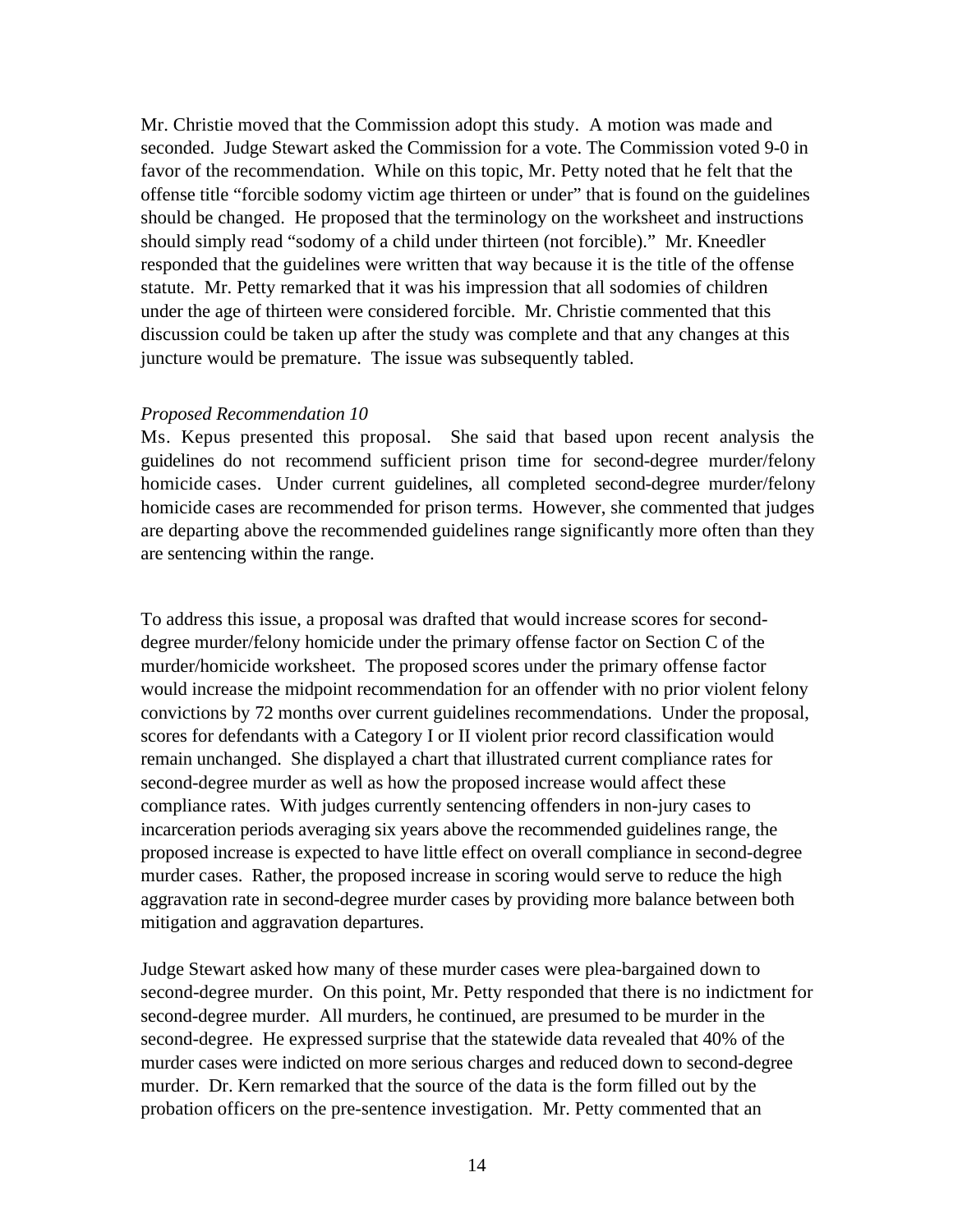indictment for murder is murder in the second degree until the proof elevates the murder to first degree. Accordingly, he felt that the forms were being filled out incorrectly in the field.

A motion to adopt the proposal for raising the score value for second-degree murder was made and seconded. Judge Stewart asked the Commission for a vote. The Commission voted 14-0 in favor of the recommendation.

# *Proposed Recommendation 11*

Ms. Kepus then discussed the next proposal. She pointed out that the majority of offenders convicted of child abuse and neglect are recommended for probation/no incarceration under the miscellaneous guidelines. Nearly all of the cases involve some form of physical injury, half of which are categorized as serious physical victim injury. Under current guidelines, she noted, it is virtually impossible for an offender who is referred to the probation/jail worksheet (Section B) to be recommended for a period of incarceration. Therefore, judges are sentencing above the guidelines recommended sanction in nearly 40% of child abuse cases.

The staff proposed increasing scores for victim injury on the probation/jail worksheet (Section B) of the miscellaneous guidelines to ensure that all offenders convicted of child abuse/neglect who score victim injury are recommended for incarceration of at least one day to six months. This modification would address the abnormal compliance/departure pattern for this particular crime.

A motion to adopt this proposal was made and seconded. Judge Stewart asked the Commission for a vote. The Commission voted 14-0 in favor of the recommendation.

## *Proposed Recommendation 12*

Mr. Barnes presented this recommendation. He noted that felony construction fraud offenses described in §§18.2-200.1 and §43-13 are not covered by the sentencing guidelines. Numerous calls to the Commission's hotline have requested that felony construction fraud be included as a primary offense covered by the sentencing guidelines. Although plagued by a lack of data on these cases in the past, the staff now feels a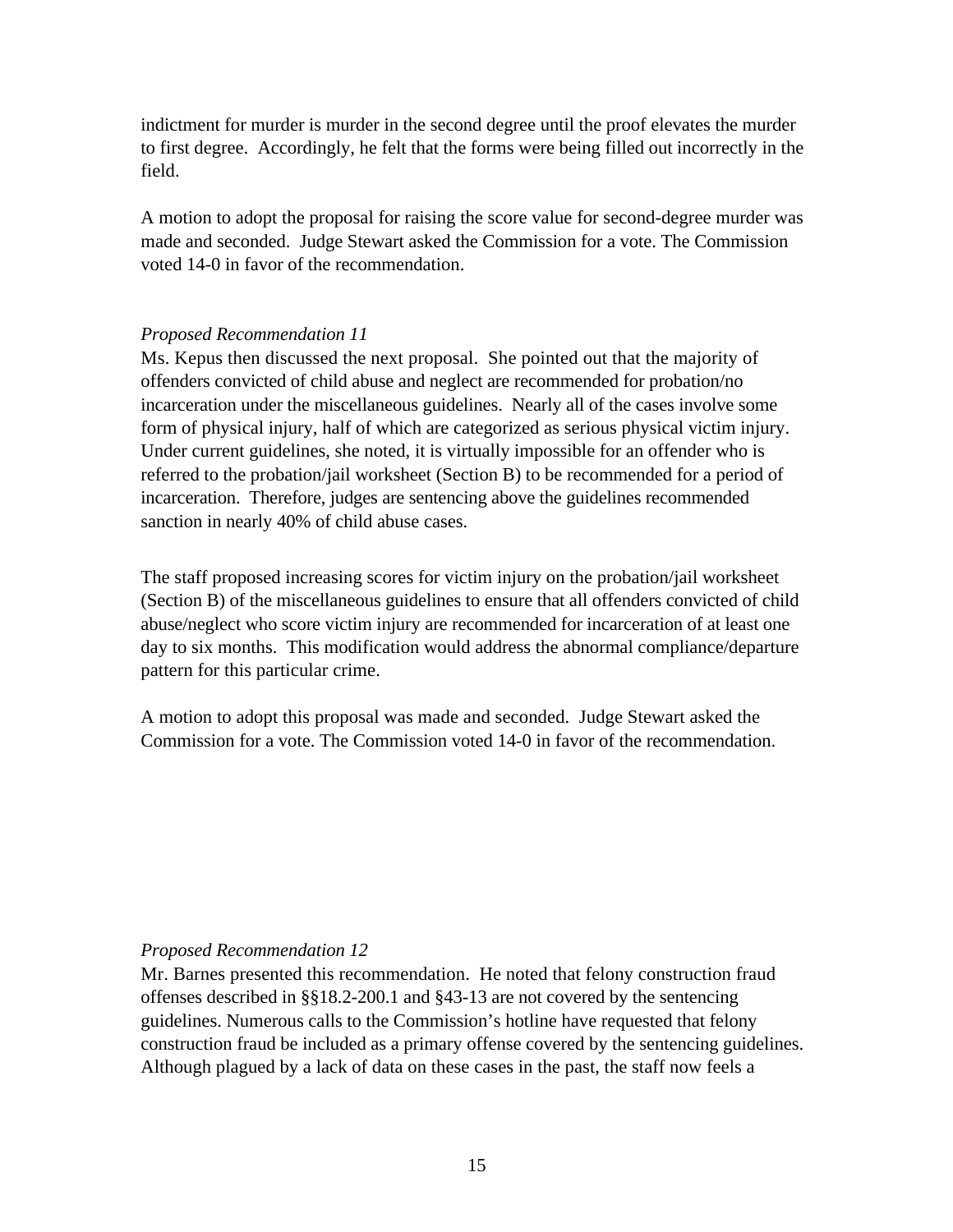sufficient number of cases have accumulated to allow for meaningful data analysis and the making of recommendations.

The staff recommends adding these two felony offenses to the guidelines for fraud.

A motion to adopt this proposal was made and seconded. Judge Stewart asked the Commission for a vote. The Commission voted 14-0 in favor of the recommendation.

# *Proposed Recommendation 13*

Dr. Creech presented this proposal. He mentioned that prior to July 2000, any second or subsequent sale of Schedule I or II drug was covered by the guidelines. Following enactment of the SABRE legislation, a third or subsequent sale of a Schedule I or II drug was no longer covered by the guidelines. Although the new crime carries the same penalty range as the crime it replaced, it also carries a three-year mandatory minimum term of incarceration. The staff proposal was to score a third or subsequent sale of a Schedule I or II drug as it had been scored prior to enactment of the mandatory minimum penalty. As the crime carries a mandatory minimum term of incarceration, per the Commission's policy toward mandatory minimum sentences, any part of the sentence that falls below the mandatory minimum will be replaced by the mandatory minimum on the coversheet.

A motion to adopt this proposal was made and seconded. Judge Stewart asked the Commission for a vote. The Commission voted 14-0 in favor of the recommendation.

# *Proposed Recommendation 14*

The next proposal dealt with the same issue but as applied to marijuana. Prior to July 2000, any sale of marijuana was covered by the guidelines. Following the enactment of the SABRE legislation, a third or subsequent sale of marijuana was no longer covered by the guidelines. The new crime increased the penalty range to five years to life and added a three-year mandatory minimum term of incarceration. The staff proposal was to score a third or subsequent sale of marijuana as the most serious form of marijuana sale (sale of more than five pounds). As the crime carries a mandatory minimum term of incarceration, per the Commission's policy toward mandatory minimum sentences, any part of the sentence that falls below the mandatory minimum will be replaced by the mandatory minimum on the coversheet

A motion to adopt this proposal was made and seconded. Judge Stewart asked the Commission for a vote. The Commission voted 14-0 in favor of the recommendation.

# *Proposed Recommendation 15*

Dr. Creech said that §18.2-258.1 of the Code of Virginia defines five related crimes having to do with obtaining drugs by forgery, fraud or deceit. Currently, only one of these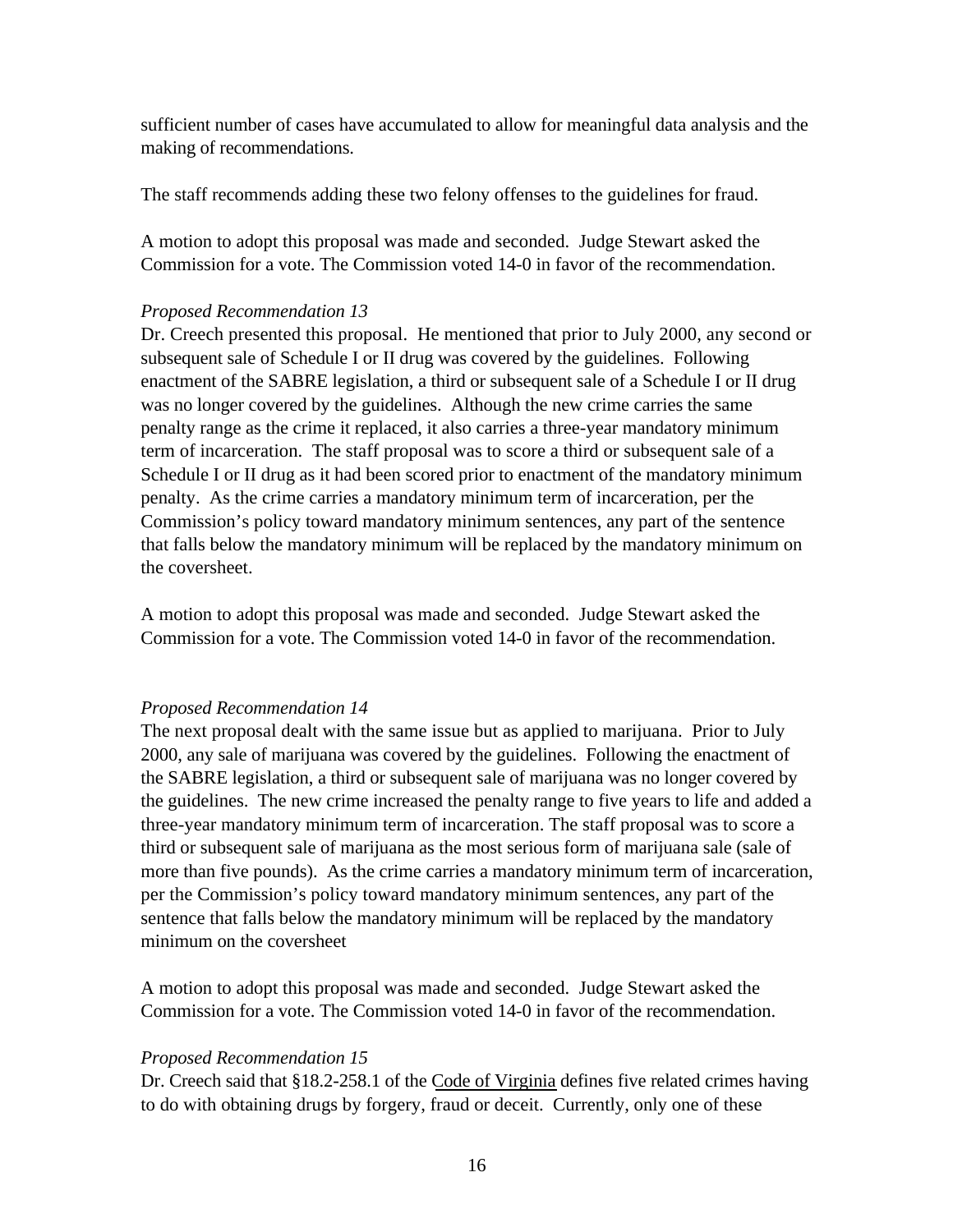crimes, obtaining drugs by fraud, is covered by the guidelines. The four other crimes (furnishing false prescription information in records, using a fictitious or revoked distribution license, assuming title of doctor or pharmacist to obtain drugs, and filling a prescription without a valid written request) are not currently covered by the sentencing guidelines system. The staff proposed that the four crimes delineated by §18.2-258.1 that are not covered by the Drug-Other sentencing guidelines be added as guidelines offenses. These four prescription fraud crimes would be scored the same as obtaining drugs by fraud.

A motion to adopt this proposal was made and seconded. Judge Stewart asked the Commission for a vote. The Commission voted 13-0 in favor of the recommendation. Mr. Petty abstained from voting.

## *Proposed Recommendation 16*

Mr. Fridley presented this proposal. He noted that the guidelines return a significantly higher recommendation for offenders sentenced for repeat distribution of a Schedule I or II drug under the enhanced penalty section of the Code. Currently, the decision to sentence under the enhanced penalty provisions is often made at the time of sentencing—after the guidelines are completed. As a result, guidelines are not prepared consistently across the Commonwealth for offenders who commit the same crime and have similar backgrounds.

Currently, an offender does not have to be convicted of second or subsequent distribution nor does the indictment have to allege a second or subsequent conviction for the enhanced penalty (up to life) to be imposed at sentencing. Throughout the Commonwealth, there are different guideline procedures, initiated by judges and Commonwealth's Attorneys, to address this issue.

The staff proposed that an amendment to §18.2-248 be considered that would require that it must be alleged in the warrant, indictment, etc., that the defendant has previously been convicted of distribution of a Schedule I or II drug, prior to the date of the instant offense. Mr. Petty inquired as to whether this issue could be simply addressed by a change in the instructions. He asked if the instructions could be changed to say that if there is a prior drug distribution offense the instant drug sale should be scored as a second or subsequent offense. Mr. Fridley was dubious that an instruction change would ensure that the statute would be applied evenly across the Commonwealth. Much discussion ensued about the merits of both approaches. After some discussion, Judge Stewart concluded that there was no consensus on how to address this particular issue and that the proposal should be tabled.

#### *Proposed Recommendation 17*

Mr. Fridley presented the next proposal. This proposal concerned the Commission's policy for recording recommendations for sentencing events that include multiple